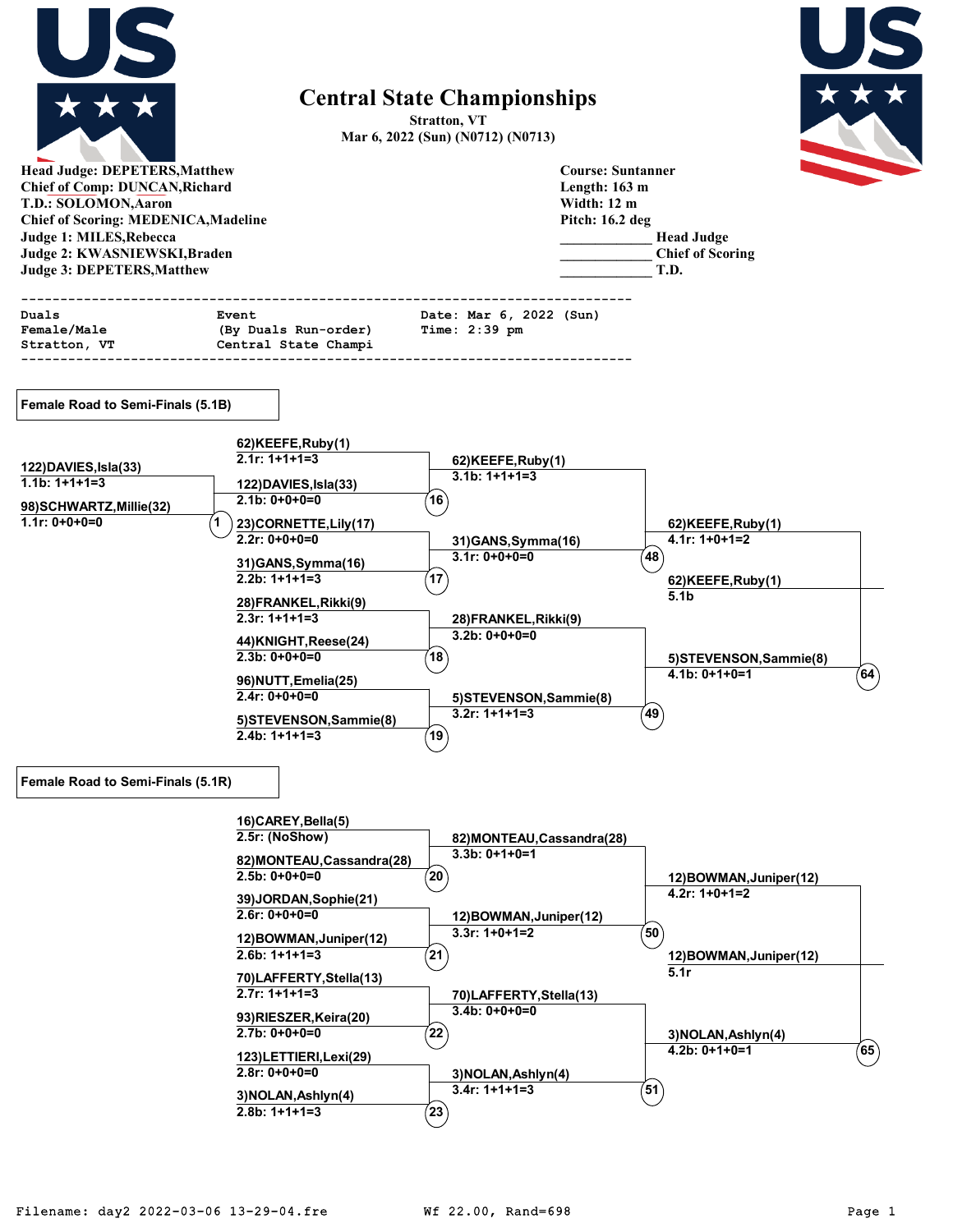| Duals                                    | Event                                           | Date: Mar 6, 2022 (Sun)                    |                                       |
|------------------------------------------|-------------------------------------------------|--------------------------------------------|---------------------------------------|
| Female/Male                              | (By Duals Run-order)                            | Time: $2:39$ pm                            |                                       |
| Stratton, VT                             | Central State Champi                            |                                            |                                       |
|                                          |                                                 |                                            |                                       |
|                                          |                                                 |                                            |                                       |
| Female Road to Semi-Finals (5.2B)        |                                                 |                                            |                                       |
|                                          |                                                 |                                            |                                       |
|                                          | 9) PIERCE, Maggie Rose(3)                       |                                            |                                       |
|                                          | $2.9r: 1+1+1=3$                                 | 9) PIERCE, Maggie Rose(3)                  |                                       |
| 94)RILEY, Samantha(35)<br>1.2b: (NoShow) |                                                 | $3.5b: 1+1+1=3$                            |                                       |
|                                          | 104) TANINI, Eloise(30)<br>$2.9b: 0+0+0=0$      | $24^{\circ}$                               |                                       |
| 104) TANINI, Eloise(30)                  |                                                 |                                            |                                       |
| $1.2r: 0+0+0=0$                          | 2<br>30) CUNNINGHAM, Ryan(19)                   |                                            | 9) PIERCE, Maggie Rose(3)             |
|                                          | $2.10r: 0+0+0=0$                                | 89) PETERSEN, Kayla (14)                   | $4.3r: 0+1+0=1$                       |
|                                          | 89) PETERSEN, Kayla (14)                        | $3.5r: 0+0+0=0$                            | $^{'}52$                              |
|                                          | $2.10b: 1+1+1=3$                                | 25                                         | 99) SELAN, Evelyn(6)                  |
|                                          | 91)REISZEL, Oliveah(11)                         |                                            | 5.2 <sub>b</sub>                      |
|                                          | $2.11r: 1+0+0=1$                                | 26)CUNNINGHAM, Charlotte(2                 |                                       |
|                                          | 26)CUNNINGHAM, Charlotte(2                      | $3.6b: 0+0+0=0$                            |                                       |
|                                          | $2.11b: 0+1+1=2$                                | $^{'}26$                                   | 99) SELAN, Evelyn(6)                  |
|                                          |                                                 |                                            | $^{'}$ 66 $)$<br>$4.3b: 1+0+1=2$      |
|                                          | 35) HAMILTON, Charlotte(27)<br>$2.12r: 0+0+0=0$ |                                            |                                       |
|                                          |                                                 | 99) SELAN, Evelyn(6)<br>$3.6r: 1+1+1=3$    | $\left(53\right)$                     |
|                                          | 99) SELAN, Evelyn(6)                            |                                            |                                       |
|                                          | $2.12b: 1+1+1=3$                                | $^{'}27$                                   |                                       |
|                                          |                                                 |                                            |                                       |
| Female Road to Semi-Finals (5.2R)        |                                                 |                                            |                                       |
|                                          |                                                 |                                            |                                       |
|                                          | 90)PIERCE, Jessica(7)                           |                                            |                                       |
|                                          | $2.13r: 1+1+1=3$                                | 90)PIERCE, Jessica(7)                      |                                       |
|                                          | 14) BRIGHTHAUPT, Giselle (26                    | $3.7b: 1+0+1=2$                            |                                       |
|                                          | $2.13b: 0+0+0=0$                                | $^{7}28$                                   | 90)PIERCE, Jessica(7)                 |
|                                          |                                                 |                                            | $4.4r: 0+1+1=2$                       |
|                                          | 36) HASHEM, Remie(23)<br>$2.14r: 0+0+0=0$       |                                            |                                       |
|                                          |                                                 | 33) GIULIETTI, Emma(10)<br>$3.7r: 0+1+0=1$ | (54)                                  |
|                                          | 33) GIULIETTI, Emma(10)                         |                                            |                                       |
|                                          | $2.14b: 1+1+1=3$                                | $^{'}29$                                   | 90)PIERCE, Jessica(7)                 |
|                                          | 65)LAFFERTY, Alexis (15)                        |                                            | 5.2r                                  |
|                                          | $2.15r: 1+1+1=3$                                | 65)LAFFERTY, Alexis(15)                    |                                       |
|                                          | 27) FAUDE KOIVISTO, Zoe(18)                     | $3.8b: 0+0+0=0$                            |                                       |
| 121)ESCOBAR, Madeline (31)               | $2.15b: 0+0+0=0$                                | $^{\prime}$ 30 $^{\prime}$                 | 1)GIULIETTI, Sophia(2)                |
| $1.3b: 0+0+0=0$                          | 80) MAYER, Leslie(34)                           |                                            | $\left( 67\right)$<br>$4.4b: 1+0+0=1$ |
|                                          | $2.16r: 0+0+0=0$                                |                                            |                                       |
| 80) MAYER, Leslie (34)                   |                                                 | 1)GIULIETTI, Sophia(2)                     |                                       |
| $1.3r: 1+1+1=3$                          | 3<br>1)GIULIETTI, Sophia(2)<br>$2.16b: 1+1+1=3$ | $3.8r: 1+1+1=3$                            | $\left(55\right)$                     |
|                                          |                                                 | $^{'}31$                                   |                                       |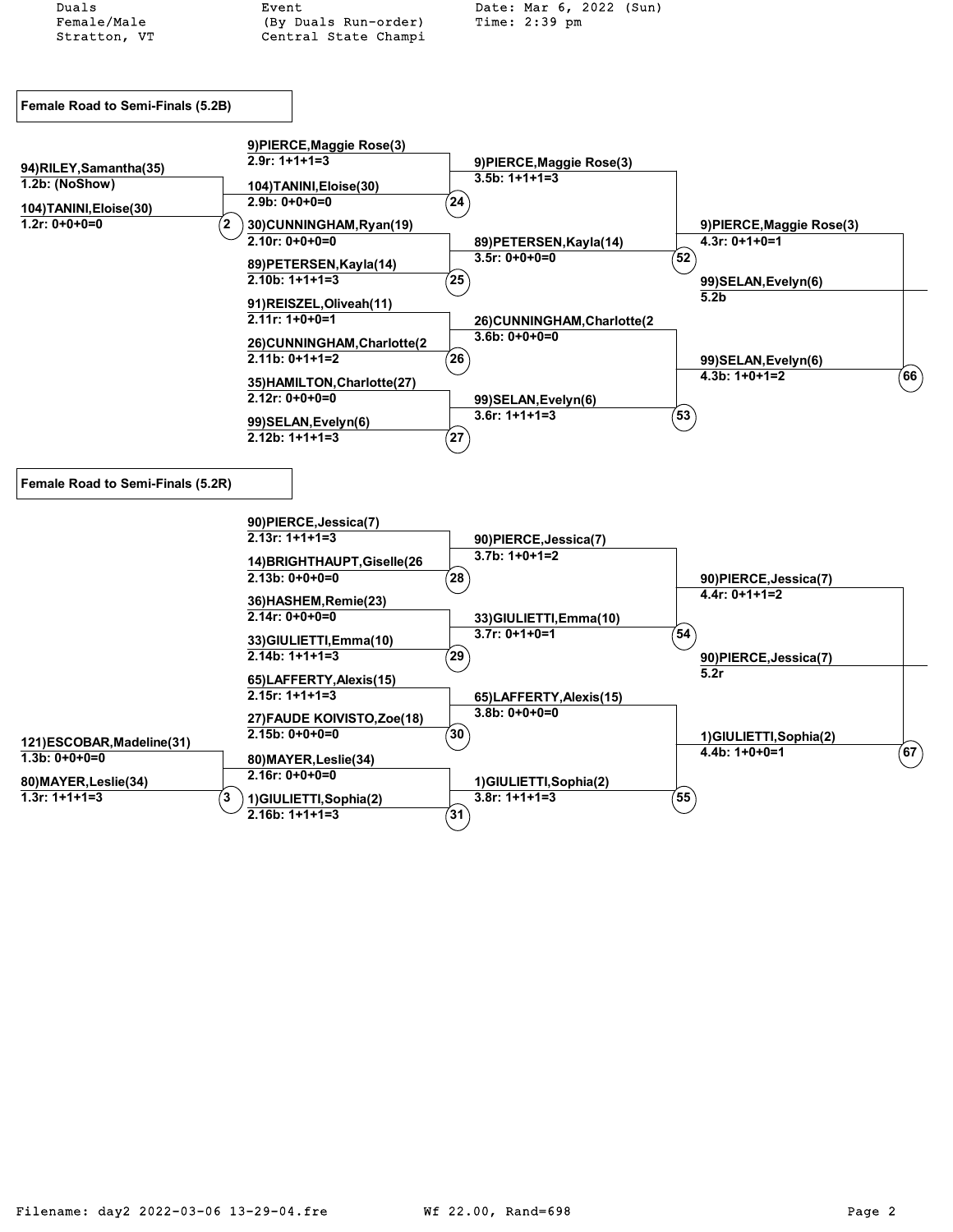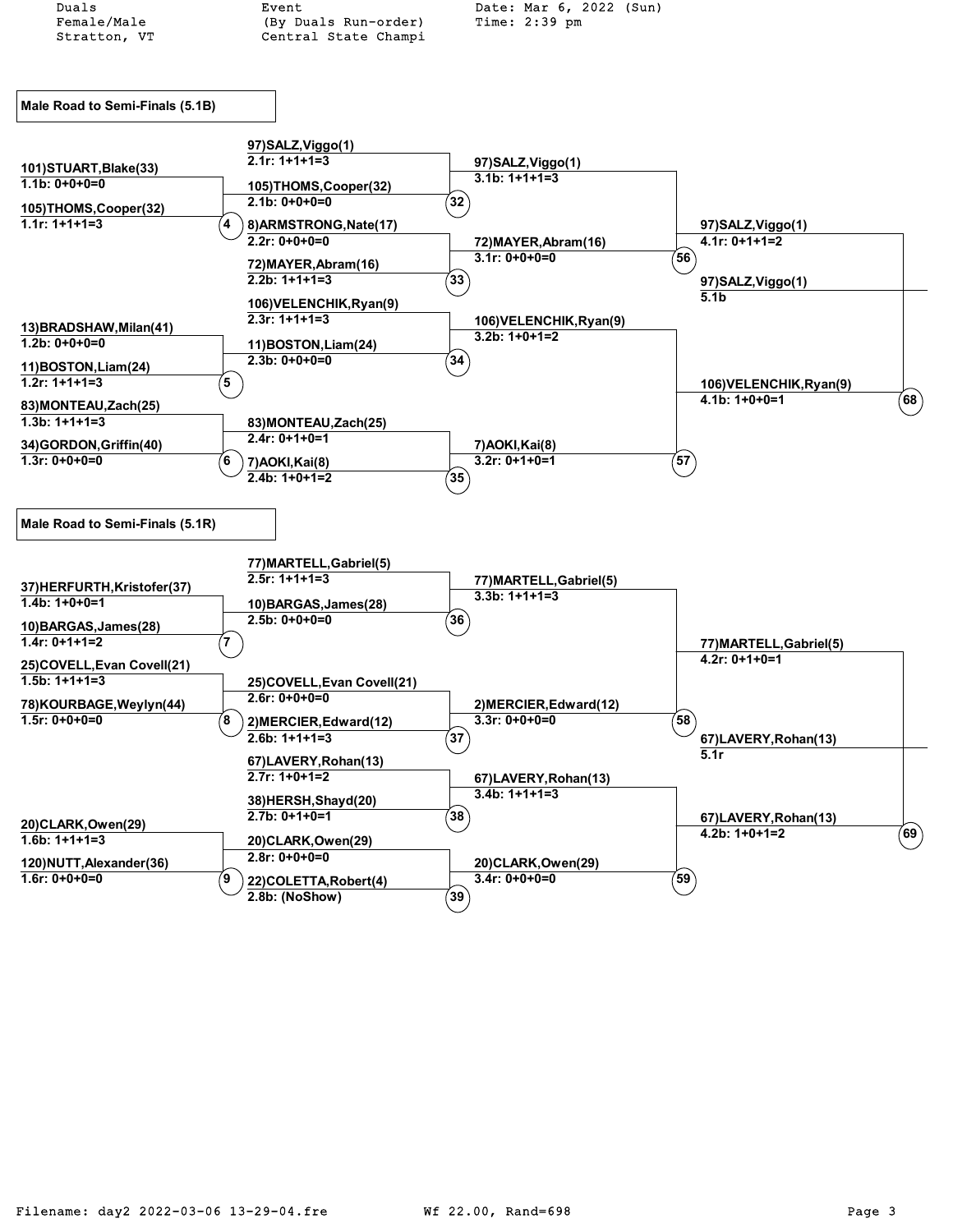Duals Event Date: Mar 6, 2022 (Sun) (By Duals Run-order) Stratton, VT Central State Champi **Male Road to Semi-Finals (5.2B) 4)AHERN,John(3) 2.9r: 1+1+1=3 4)AHERN,John(3) 3.5b: 0+0+0=0 107)WALKER,Henry(35) 1.7b: 0+0+0=0 21)COLDER,Jackson(30) 2.9b: 0+0+0=0 <sup>40</sup> 21)COLDER,Jackson(30) 1.7r: 1+1+1=3 10 32)GATESMAN,Joshua(14) 4.3r: 1+1+1=3 46)HAMILTON,Douglas(19) 2.10r: 0+1+0=1 32)GATESMAN,Joshua(14) 3.5r: 1+1+1=3 <sup>60</sup> 32)GATESMAN,Joshua(14) 2.10b: 1+0+1=2 41 32)GATESMAN,Joshua(14) 5.2b 43)KIRK,Connor(11) 2.11r: 0+1+0=1 88)PERILLO,Michael(22) 3.6b: 0+0+0=0 103)SUTTON,Roderick(43) 1.8b: (NoShow) 88)PERILLO,Michael(22) 2.11b: 1+0+1=2 <sup>42</sup> 88)PERILLO,Michael(22) 1.8r: 0+0+0=0 11 6)HASHEM,Joseph(6) 4.3b: 0+0+0=0 <sup>70</sup> 100)SHAPIRO,Owen(27) 1.9b: 0+0+0=0 100)SHAPIRO,Owen(27) 2.12r: 0+0+0=0 18)CHANDLER,Coulter(38) 1.9r: (NoShow) 6)HASHEM,Joseph(6) 6)HASHEM,Joseph(6) 3.6r: 1+1+1=3 61 2.12b: 1+1+1=3 43 Male Road to Semi-Finals (5.2R) 29)GALLAZZINI,Leo(7) 2.13r: 1+1+1=3 29)GALLAZZINI,Leo(7) 3.7b: 0+0+0=0 40)KAPPEL,Cole(39) 1.10b: (NoShow) 66)LAFFERTY,Tucker(26) 2.13b: 0+0+0=0 <sup>44</sup> 66)LAFFERTY,Tucker(26) 1.10r: 0+0+0=0 13 85)PERILLO,Joseph(10) 4.4r: 1+0+1=2 17)CAREY,Jack(23) 1.11b: (NoShow) 95)ROSNER,Joseph(42) 2.14r: 0+0+0=0 95)ROSNER,Joseph(42) 1.11r: 0+0+0=0 14 85)PERILLO,Joseph(10) 85)PERILLO,Joseph(10) 3.7r: 1+1+1=3 62 2.14b: 1+1+1=3 45 85)PERILLO,Joseph(10) 5.2r 71)MAXWELL,William(15)** 

**2.15r: 0+0+0=0 41)KEEFE,Brian(18) 3.8b: 1+1+1=3 41)KEEFE,Brian(18) 2.15b: 1+1+1=3 46 41)KEEFE,Brian(18) 4.4b: 0+1+0=1 71 76)MAYER,Judd(31) 1.12b: 1+1+1=3 76)MAYER,Judd(31) 2.16r: 0+0+0=0 45)KOURBAGE,Charles(34) 1.12r: 0+0+0=0 15 108)WATTS,Alex(2) 108)WATTS,Alex(2) 3.8r: 0+0+0=0 63 2.16b: 1+1+1=3**